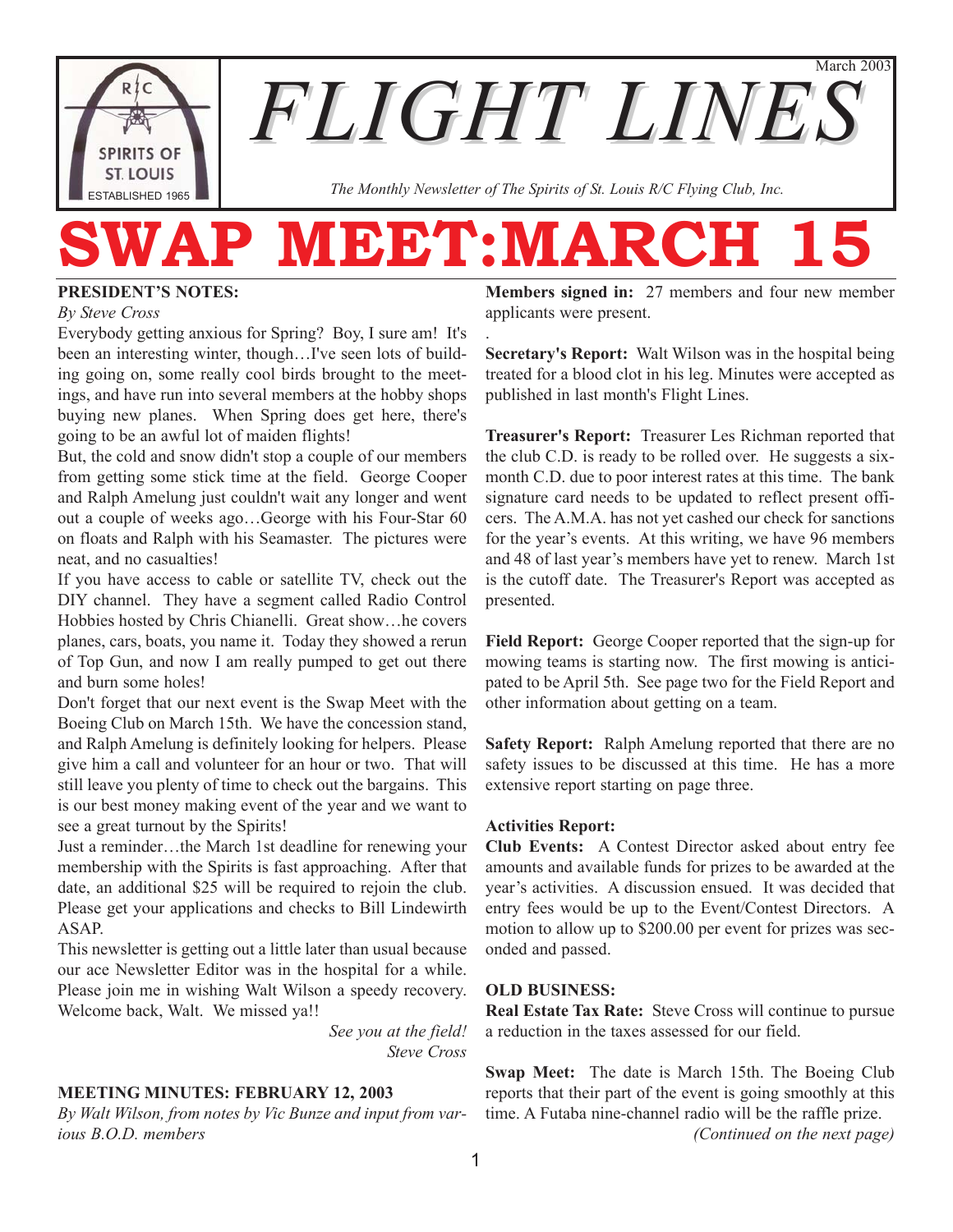#### *(Continued from the previous page)*

Ralph Amelung asked for a volunteer to coordinate Spirits' members' work scheduling. Don Fitch will do that. Ralph also asked for someone to be responsible for beverages and Ken Brock volunteered.

#### **NEW BUSINESS:**

#### **Mall Show:**

G.S.L.M.A. is putting on a Mall Show at Chesterfield Mall on March 8th. There will be no organized Spirits involvement due to lack of interest. If anyone wants to participate individually, you may get more information by calling Bill Hartmann at 636-464-1410.

#### **New Member Applicants:**

| Name             | <b>Phone Number</b> |
|------------------|---------------------|
| Curtis Milster   | 636-294-0091        |
| Jacob Milster    | 636-294-0091        |
| Jesse Milster    | 636-294-0091        |
| Jordan Milster   | 636-294-0091        |
| Jedidiah Milster | 636-294-0091        |

All were unanimously accepted by the members present.

#### **Flight Training:**

Chief Flight Instructor, Ralph Amelung, suggested adding the "Sig Basics of Radio Control" publication to the Flight Training Manual he is preparing. Sig will provide them at a minimal cost.

#### **A.M.A. Walk of Fame:**

A motion was made and passed for the Spirits to purchase a \$100.00 brick, displaying our Club name, in the Walk of Fame at A.M.A. Headquarters, in Muncie, Indiana.

#### **Meeting Activity:**

George Cooper showed his "airplane of the month". See the photo on page three for details.

**Meeting was adjourned** at 8:05 P.M.

#### **MEMBERSHIP RENEWALS**

#### *By Bill Lindewirth*

Membership renewals must be received no later than March 1, 2003. Renewals received after March 1st, must include the \$25.00 New Membership Application fee. *This is the last issue of Flight Lines you will receive if you don't renew your membership.*

#### **FEBRUARY 2003 FIELD REPORT**

#### *By George Cooper*

It is hard to believe, but the first mowing of the field will be five weeks from Saturday. That is April 5th. We will start a couple of weeks earlier this year to prevent a difficult first mowing as we had last year. The mowing volunteer sign-up sheets were passed around at the meeting and a request for mowers will be in this newsletter. Please sign up to help if you are physically able. It is your field and you should assist the others in keeping it a nice place to fly. I hope to have the mowing assignments out for the March meeting if I get enough volunteers by then.

#### MOWING CREWS NEEDED **MOWING WILL START APRIL 5, 2003**

Mowing crews will be four people per crew. The more volunteers we get, the more crews can be made and mowing duties will come only every eight to ten weeks, hopefully. A crew chief will be assigned to each four man crew.

We have three mowing tractors and one riding lawn mower. With a four man crew, everyone can be riding for most of the mowing session. The tractors will be used for the major field mowing, and the riding lawn mowers will mow in the pits and pavilion areas around the trees and benches.

Mowing will usually be done early every Saturday morning during the mowing season. The aim will be to be finished by the 9 A.M. flying start time. To accomplish this, mowing should start no later than 7:00 A.M. and any mowing past 9:00 A.M. would be away from the runway and flying areas.

When assigned to a crew, it is your responsibility to show up on your mowing dates. If you can't make it, you will be expected to get someone to substitute for you, or trade with someone, on your own.

The tractors are manual shifts with a clutch. They are simple to operate. If you are not familiar with manual shifting, do not be afraid to volunteer. It is easy to learn, we have 12 acres to learn i, and, if you don't know how, it's time you learned! Lots of instructors are available. I'll even give private lessons. The tractors will be serviced and fueled by the crew after each mowing session, so they are ready for the next mowing crew. Blowing off the dirt and grass and refueling is all that will be required. Pat Keebey and I will take care of the required lubrication.

If you missed the February meeting, you can still volunteer by calling George Cooper, **636-922-4060** OR Pat Keebey, **636- 928-3918**. Please do so by March 1st, so you can be included when we make up the crews. Inform us of any special physical conditions, or other requirements, when you call.

It is your field, you should help maintain it in good presentable condition during the summer.

*George Cooper, Field Chairman,*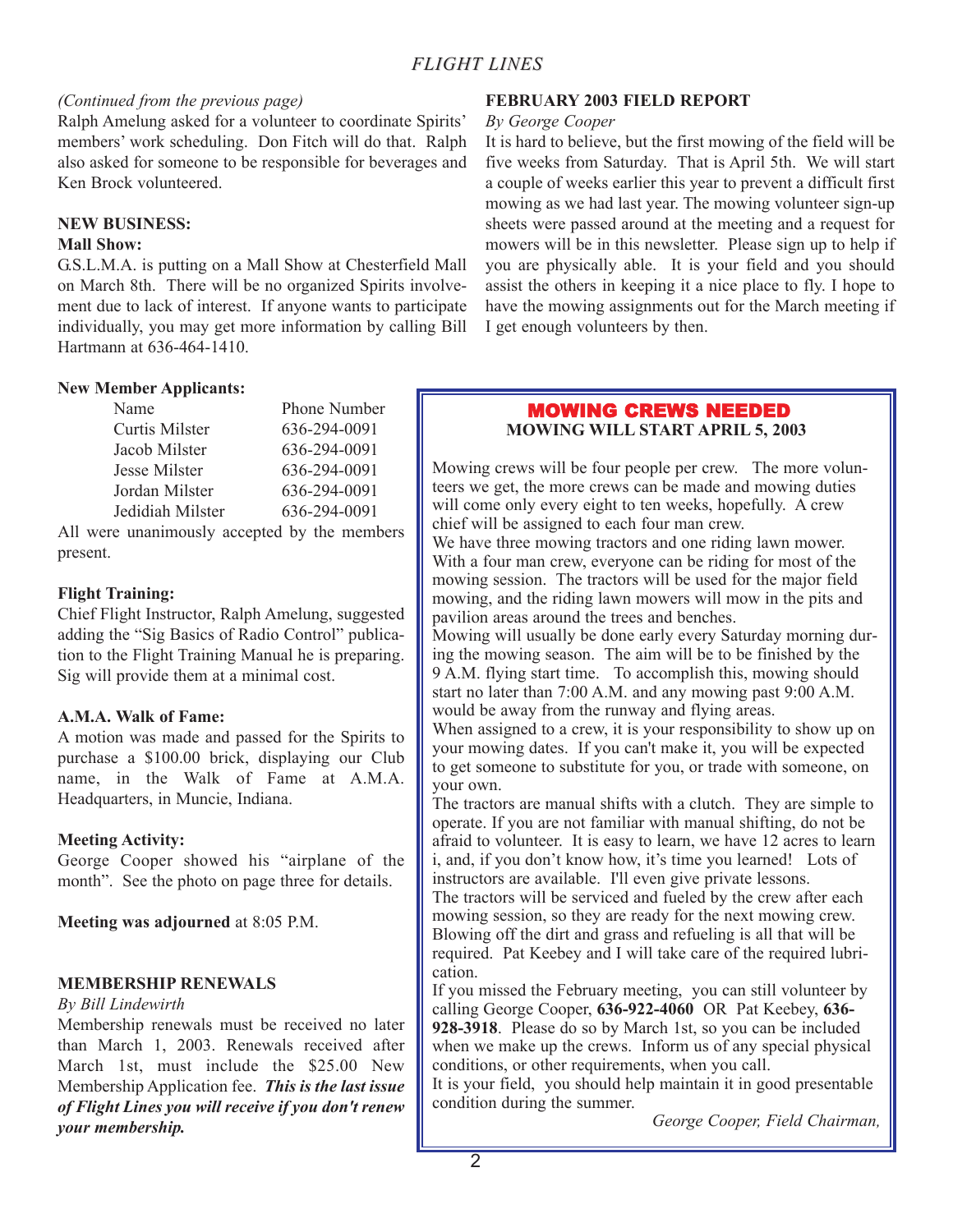**Photos from the February meeting....**



*New members are the Milster family. Dad Curtis, sons Jordan, Jesse and Jacob. Jedidiah was not available for the photo.* 



*George Cooper with his "Airplane of the Month", a Tecate biplane. It's covered with Solartex, from Balsa U.S.A., which works very well. The painted portions are finished with brushed Krylon polyurethane. He expects it to fly "like a bag of snakes" if one believes reports on the internet.*

#### **SAFETY REPORT:**

*By Ralph Amelung, Field Safety Officer*

As the Field Safety Officer, I must tell you that the mere mention of this topic disturbs many modelers, and pleasures

others. Some modelers see it as a restrictive barrier to creativity and others see it as a protective necessity to the facilitation of order by establishing rules. I am on the fence on this one. Models aren't built, or necessarily designed, under the guidance of inspectors, engineers and AMA officials. Given the number of control systems, a complete inspection cannot be performed in just a few minutes. Errors can occur during the building process and may not show up until models are actually flown. Dangerous? Yes. Unsafe? Yes. Preventable? Not really, at least I do not think so. It has been my experience that a certain risk is taken with every plane (until it has been flown repeatedly) and every pilot (until they have reached a certain competence level) and there isn't much we can do about that. In regard to piloting experience, it should also be mentioned that a certain risk is taken each time a pilot advances to a more complex model. How does this translate into daily activities? Just about anything you don't happen to like at the field can be attributed to an unsafe pilot, or an unsafe model. It could be a poor landing, a prop flying off, or the failure of a new model. My point is this: All members must be honest with themselves. Each member should ask themselves the following questions: Is this model airworthy as evidenced by prior inspections, flight performance and proper maintenance? Am I qualified to fly this type of model without the assistance of an instructor or pilot of a similar type model? Have I cautioned those present that this is my first flight or the first flight of a new type or experimental model, so that others present can be on alert?

Finally, it is my belief that this hobby, with all the inherent risks, can be conducted safely, provided we are honest with ourselves and we communicate with other members.

#### *BE SAFE OUT THERE*

*Ralph Amelung, Field Safety Officer*

# Thank You!

*I want to thank the Spirits for sending the great plant when I was in the hospital recently. I also want to thank all the good friends who came to see me and helped pass the hours. It's wonderful to be associated with a great group like the Spirits and to have good friends like you!*

> *Thanks again... Walt*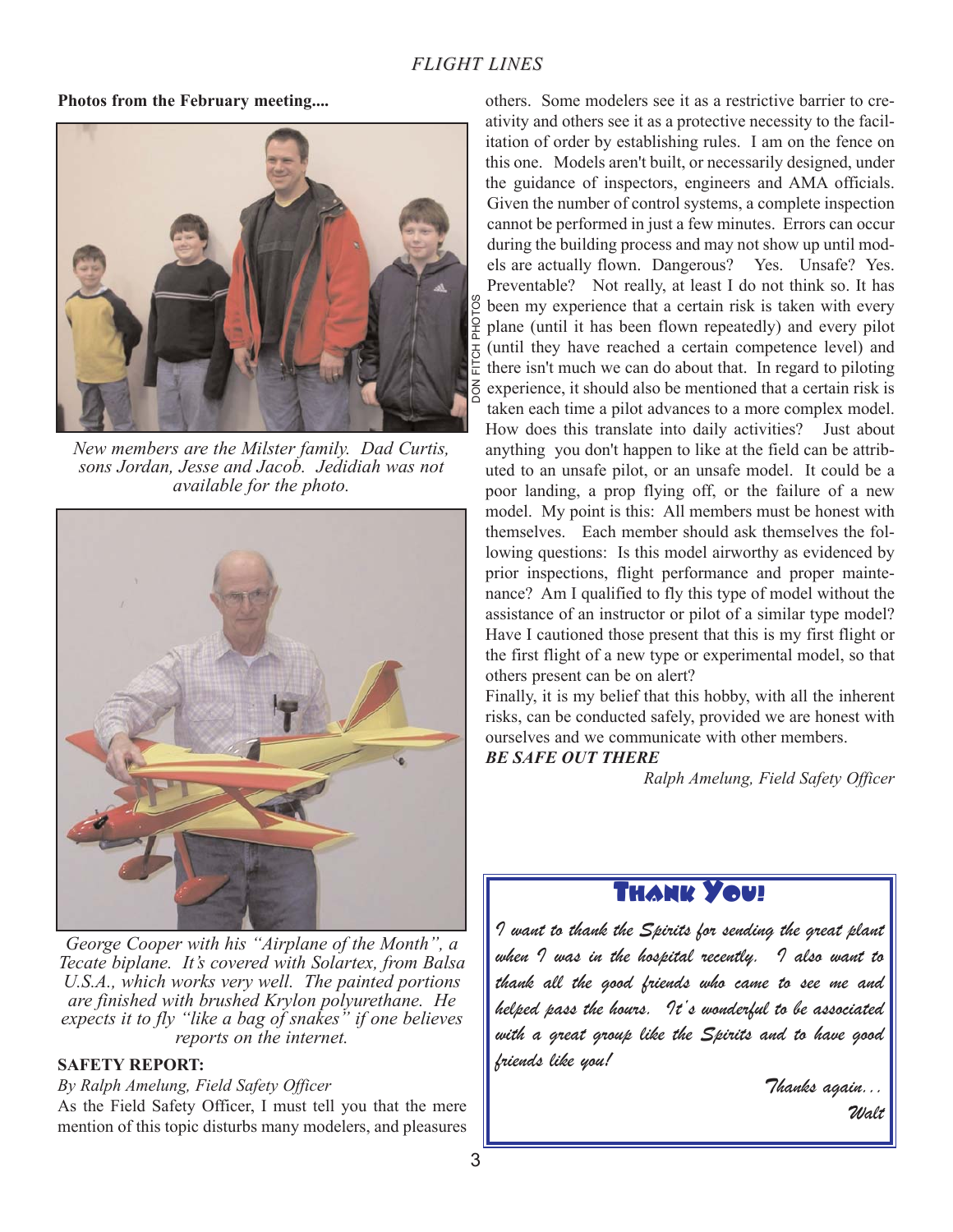#### **Build-N-Fly Contest Rules (Accepted on January 24, 2003)**

The objective of this event is to assemble an RC aircraft at the field using only a set of materials provided by the Contest Director, and then fly a lap around the runway. The total elapsed time from start of construction to completion of the lap will determine the score, and lowest overall time wins.

**1.** Two or three person teams will compete. One team member will be the pilot and all will team to assemble the plane.

**2.** Team pre-registration, two weeks before the event, will be required to allow CD to purchase the correct amount of materials ahead of time. Entry fee will be collected the day of the event. One or two extra sets of materials will be purchased at the discretion of the CD, if he thinks that a team may want to enter the day of the event.

**3.** All teams will be given, at the same time, a kit of identical materials (see list of materials below). Teams must use the materials in the kit provided, and no other materials or adhesives can be used.

**4.** Each team can bring whatever tools desired for aircraft assembly at the field, but none of the tools can become part of the plane. The Club generator will be provided for those that require it. Teams can produce, and/or bring to the event a design drawing, sketches with dimensions, and templates if so desired.

**5.** Each team will provide their own radio system (transmitter and receiver, and computer type radios are OK), servos, battery pack(s), and propulsion system including propeller, fuel tank, and fuel line. Motor can be electric or glow. Engines should not exceed .40 cubic inch.

**6.** Any type design of aircraft can be used, but must be deemed airworthy and safe to fly by the CD only. The CD will use three minutes to verify that each airplane is airworthy, in other words, every one has 3 minutes tacked on for verifying airworthiness, and it will be applied in its entirety to every time score. Safety is of the utmost importance. If the CD asks you to correct something…just do it!

**7.** The clock starts when the teams are given (pickup) their set of materials simultaneously. Each team will be timed to the completion of their airplane. When the aircraft is deemed complete by the team they will yell out "complete", and the CD will record the time for that team and the team will not touch the airplane again until engine start up. A maximum time of 45 minutes will be allowed to complete the aircraft. At the end of 45 minutes, all the teams will go to the flight line for timed engine run-ups and shut-downs, then restart and launch.

**8.** Aircraft will be hand launched and must include a throttle control and shut-off. The shut-off must be demonstrated before launching the aircraft. Thus, the motor must be started and run up, then shut down by radio input, and then it can be restarted for the launching. Timing begins on the signal "start your engine" and stops when the one lap is completed and the airplane comes to a complete stop on the ground.

**9.** No more than three attempts to launch and complete the lap will be made. The clock will continue to run between attempts.

**10.** The team with the lowest time to build will go first, and so on. This way everyone is watching the flight line, and it reduces the risk of uncontrolled landings, without people being on the lookout. It will also be a good way to control frequencies.

**11.** The low total time score wins for completing the plane and flying a lap. No score applies if the full lap is not completed within three attempts. Spotters at each end of the runway will be used to ensure that you go the distance.

**12.** If no team completes a circuit around the runway, winners or rankings will be determined by the shortest time, then the next shortest time, etc., to complete building the airplane.

#### **Bill of Materials:** *(May be modified at discretion of CD)*

- · One 24" x 36 " sheet of 5/16" thick foam board
- One set of hard wood engine mount rails,  $3/8$ " x  $\frac{1}{2}$ " x 12" each.
- · One set of engine mounting nuts, bolts and washers
- Two-36" long,  $\frac{1}{4}$ " x  $\frac{1}{2}$ " hard balsa strips.
- · One 2" wide roll of Duct Tape
- One small bottle of CA gap filling adhesive and accelerator
- · Double-sided servo mounting tape sufficient for four servos
- One  $1''$  x  $12''$  strip of  $1/8''$  plywood,
- Four 12" long, 2-56 threaded push rods with clevises
- Three nylon control horns with mounting screws

The Build-n-Fly Contest will be on October 11, 2003. The preceding rules have been reviewed and extensively discussed by the Spirits' Board of Directors. There are still some aspects with which some B.O.D. members don't agree, but this is the form the majority accepted. If you have any questions, call Vic Bunze at 636-541-2094.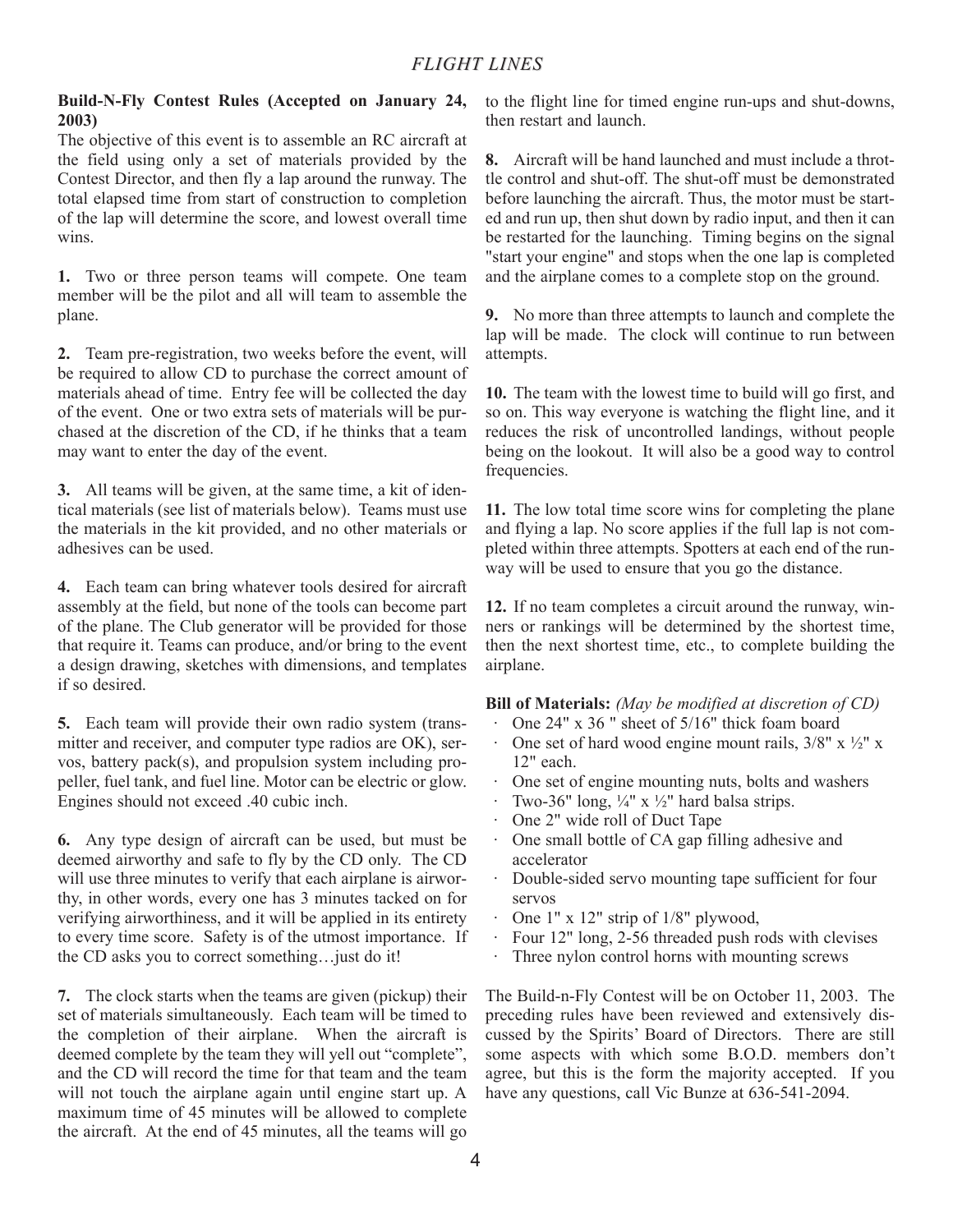### *FLIGHT LINES*

#### **One Team's Build-n-Fly Prototype**



*The team of Pat Keebey, Ralph Amelung and Don Fitch arrive at the field with their first effort at a "Build a Plane Contest" prototype.*



*Don Fitch built a small-scale glider which flew well. The full-scale project suffered from lack of sufficient adhesion between the engine mounts, tank, paper surface and foam core.*

#### **George and Ralph's Big Adventure**

#### *By George Cooper*

It is Sunday night. Ralph calls…."Do you dare me to fly my Seamaster tomorrow in the snow?" Ralph always needs a dare to get going. So, I said, "Sure, and I'll put the floats on the Four-Star 60 and fly it!"

Monday morning was President's Day, a day off for Ralph,



*Flight tests were aborted when the power plant components came loose from the foam and paper structure. Don has an improved prototype in work.*

a Government worker). We meet at the field about 10:00 A.M. Bob Vogt arrived as an observer and photographer. Overcast, 25 degrees, light variable winds, looks like a good day. I had assembled and fueled my plane at home and was taxiing in a few minutes. It taxied better than expected, straight ahead and sliding easily over the snow. The runway was all ice so takeoff was in the grassy snow area, short run and airborne! The Four-Star flies sluggish with the floats on so it was full throttle all the time. Then, time for a landing. The first approach got a warning from Ralph, "You're landing downwind!" The wind had changed. Go around, make a final to the east parallel to the runway and a smooth landing on the floats. *(Continued on the next page)*



*George Cooper taxies his Four-Star 60 prior to takeoff.*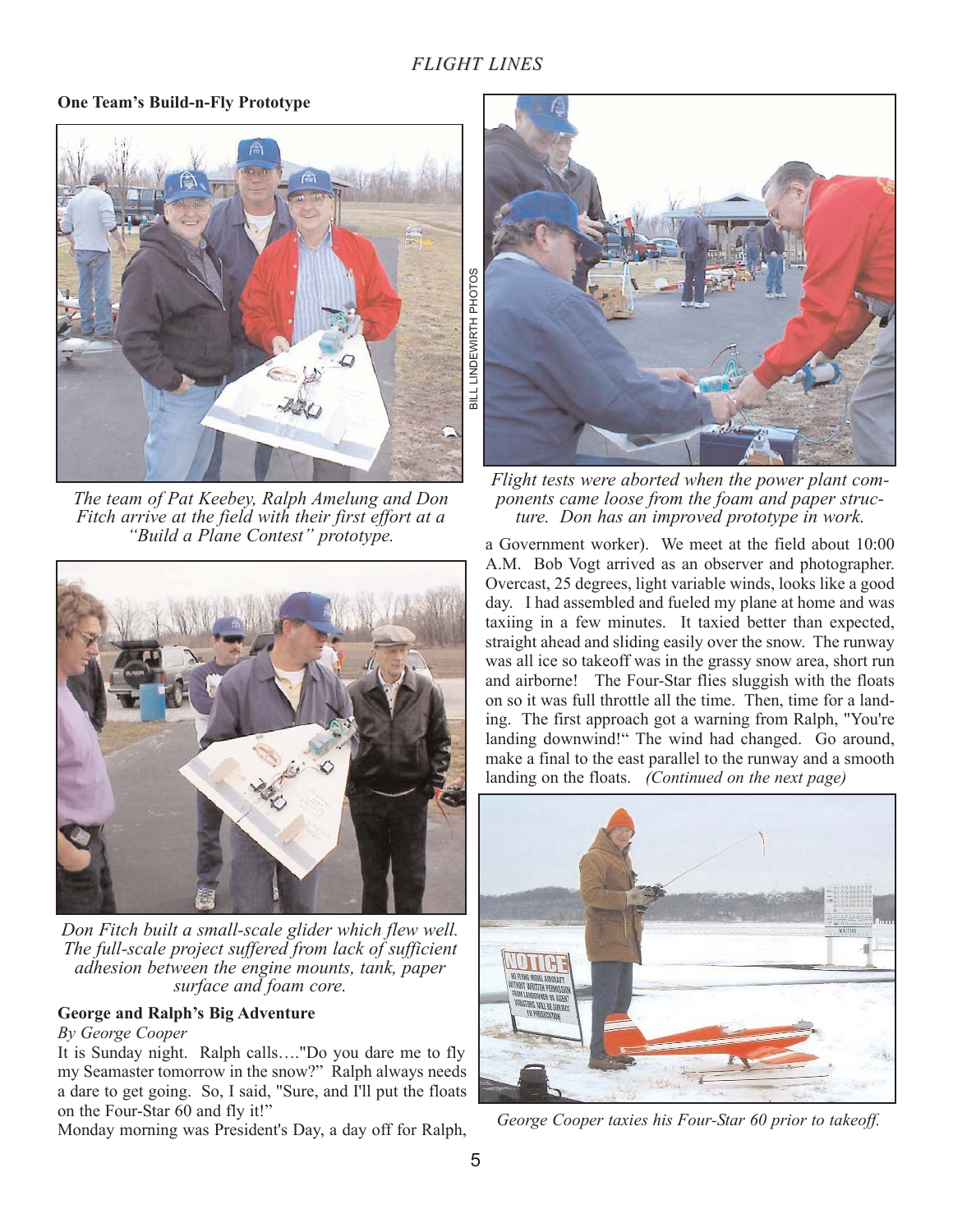#### *(Continued from the previous page)*

Another surprise, the plane actually taxied really nice in the snow with full rudder control, so I got it all the way back under power.



*Ralph Amelung prepares his Seamaster for flying off snow. Engine problems plagued him, but he overcame them for a successful day of cold weather flying.*

Now it was Ralph's turn. A kink in the Seamaster vent line required cowl removal; not recommended on a cold snowy day in the pits! Ralph got it done and got the Seamaster fired up and made a smooth takeoff from the pits toward the runway. A short flight and the engine gave him another opportunity for a dead stick landing. He made a smooth one, but required a maximum walk to the far end of the runway. Testing the fuel tank to find the kink had depleted his fuel and made for a short flight.

My second flight was better than the first after being more familiar with the floats this time. Several passes for pictures were made, then time for another landing. I approached over the gate, touching down in the field and heading toward the pilot station. It skied nicely, and slid, and slid, and slid (now I was wishing I hadn't waxed those floats!) and slid some more. Finally, across the taxi way, it did a ski-jump from the drift built up by the concrete barriers and came to a stop against the barrier fence, the inside of it! No harm done, just popped a couple of nylon bolts.

Ralph's second flight was another nice takeoff from the pits. Engine a little rich so it was a slower flight and after I urged him, he made it through a loop, even on low power. Nice flying, Seamaster! He was more relaxed this time and enjoyed an uneventful flight. He approached the landing

toward the northwest. With the muttered "Don't pull another George!", he made a smooth, early touchdown and the engine quit in just the right spot, a few feet off the pit area. Cold was seeping in, and with four successful flights, we called it a day; however, the attraction of the morning flights proved too much and we went back in the afternoon for 2 more flights each. All in all, a great day of snow flying on float planes. Snow flying is FUN!

#### **The Last Word**

#### *By Walt Wilson*

With this unusually unpleasant winter, I'm spending a lot of my spare time building or working on the computer. I recently ran across an interesting web site and thought some of you might enjoy it, too. It's sponsored by the manufacturer of Sherline Model Lathes. They have some fantastic examples of model building and biographies of the builders. There are also biographies of some of the great names in engine building, such as Dick McCoy, Duke Fox and Clarence Lee, as well as several other notable modelers. It's not about R/C particularly, but great craftsmanship can be enjoyed regardless of the specialty. Check it out.

#### **http://www.craftsmanshipmuseum.com**

It's worth while to look at the web sites referenced throughout the R/C magazines. You never know what you may find! Our web site has links to many other club sites in the area, too. Go look at them. When viewing other clubs' web sites, you learn how really good ours is, too. My compliments go to Paul Geders for his diligent work in keeping it up to date and constantly trying to improve it. There's a whole world of information available on the internet. All you have to do is go look!

If this newsletter has a slightly different look this month, it's because I'm doing it on a new Dell PC instead of the old faithful Macintosh. The world turns and old computers become obsolete. I still have many files on the Mac and will continue to use it until I've had a chance to recreate them on the Dell, or they're no longer needed. Also, this issue is being printed on a Canon bubble-jet printer, instead of the twelve-year-old Apple Laserwriter I've been using, so the photos may look a little different, too. The version on the web site will be better looking because it'll be a direct Adobe Acrobat copy of the QuarkXpress repro, rather than a Microsoft Word recreation. I keep trying to find better ways to do things, as time goes by, but for now this is the way I'll be doing it.

*Gotta Go Build*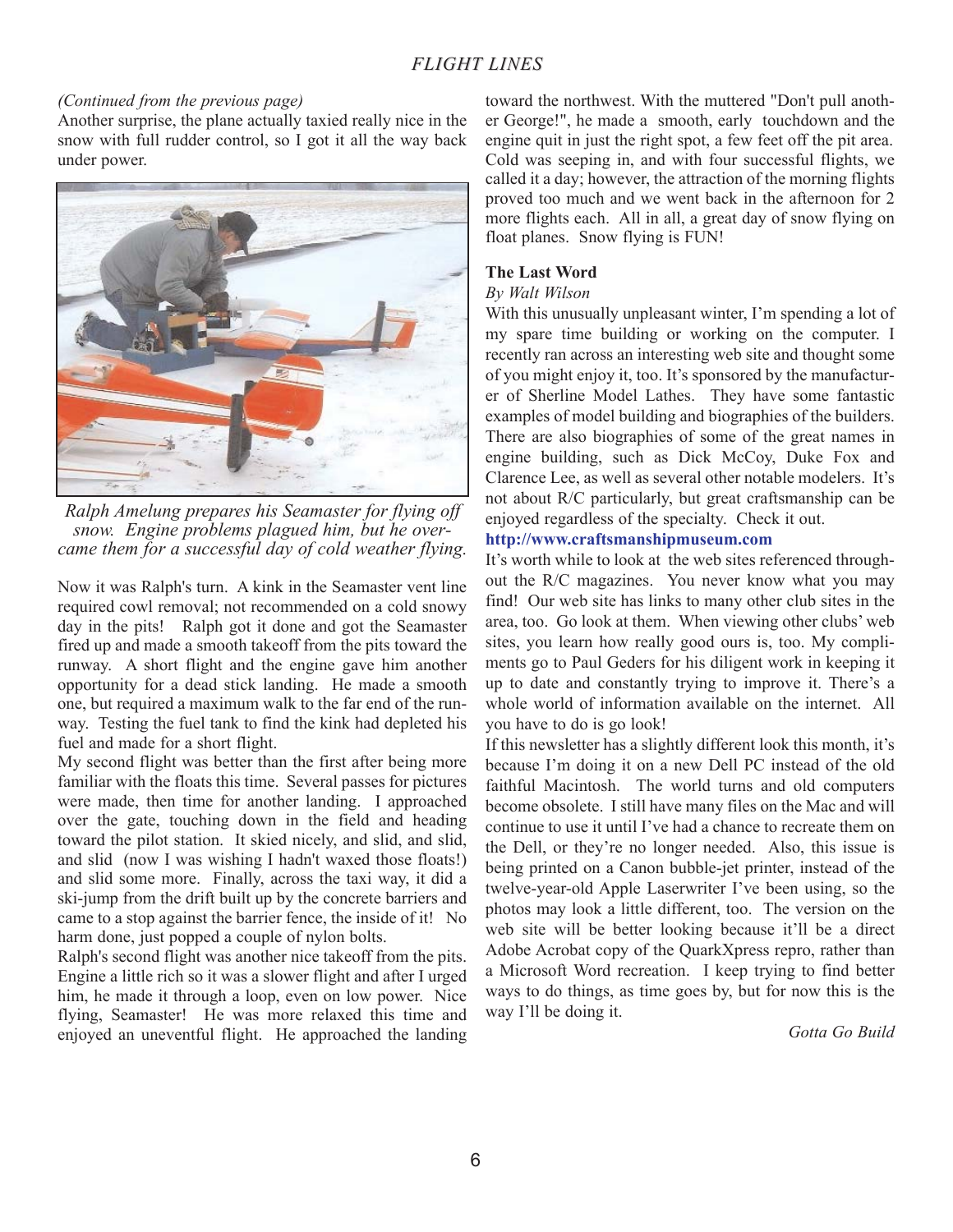## *FLIGHT LINES*

**FLIGHT LINES** is the Spirits of St. Louis R/C Flying Club newsletter and is published on a monthly basis. Club members may submit personal classified ads for inclusion in the newsletter free of charge. Businesses wishing to advertise in the newsletter should contact the editor or an officer of the club for details.

#### **Newsletter Editor:**

WaltWilson 3000 Persimmon Dr. St. Charles, MO 63301-0131 Phone: (636) 946-6167 **e-mail: rallyo@charter.net**

**Newsletter submissions** must be in by the Monday following the club meeting in order to make publishing deadlines. The preferred format for article submission is via e-mail. I have Macintosh and PC computers and use QuarkXpress and Microsoft Word, so send the copy as the e-mail message (not an enclosure) to avoid crossplatform or incompatible software problems if you don't have the same equipment and software. Typed or clearly written copy on paper, or a Word or Word for Windows file on a 3.5 inch 1.44MB floppy disk are acceptable if you don't have access to the internet. Photos are welcome and may be in the form of glossy prints, or if scanned or digital, in jpeg, gif or tif format. Photo credits will be given.

**General Membership** meetings are the second Wednesday of each month at the Bridgeton Trails County Library Branch, 3455 McKelvey Rd. (1/4 mi. south of St. Charles Rock Road) at 7:00 P.M.

**Membership information** can be obtained from:

Bill Lindewirth 1046 Pinecone Trail Drive Florissant, MO 63031 Phone number (314) 839-0282 **e-mail: MrBillSTL@aol.com**

**Flying Field:** Our field is located on Amrein Road, off Greens Bottom Road in St. Charles County. It's open for flying daily from 9:00 A.M. to dusk. Flight Training may be arranged by appointment. Call Ralph Amelung at: **636-939-3331** or see our web site at **http://www.spiritsofstl.com** for a list of instructors and times when they may be available.



*Late news flash: Don Fitch sent this photo of his team's revision C "Build-A-Plane" entry doing a slow fly-by! Don says he used his newly-developed Stealth Technology to make the plane invisible, so other teams can't pirate their design.*

*!*

## **Spirits' 2003 Officers**

| President           | <b>Steve Cross</b>     | 636-458-3287 |
|---------------------|------------------------|--------------|
| Vice President      | Steve Ramonczuk        | 314-298-9284 |
| Secretary           | Walt Wilson            | 636-946-6167 |
| Treasurer           | Les Richman            | 314-434-8080 |
| Field Chairman      | George Cooper          | 636-922-4060 |
| Newsletter Editor   | Walt Wilson            | 636-946-6167 |
| Webmaster           | Paul Geders            | 314-838-1350 |
| Membership Chairman | <b>Bill Lindewirth</b> | 314-839-0282 |
| Safety Chairman     | Ralph Amelung          | 636-939-3331 |
| Activities Chairman | Vic Bunze              | 636-541-2094 |
| Past President      | Eric Langston          | 314-344-4459 |